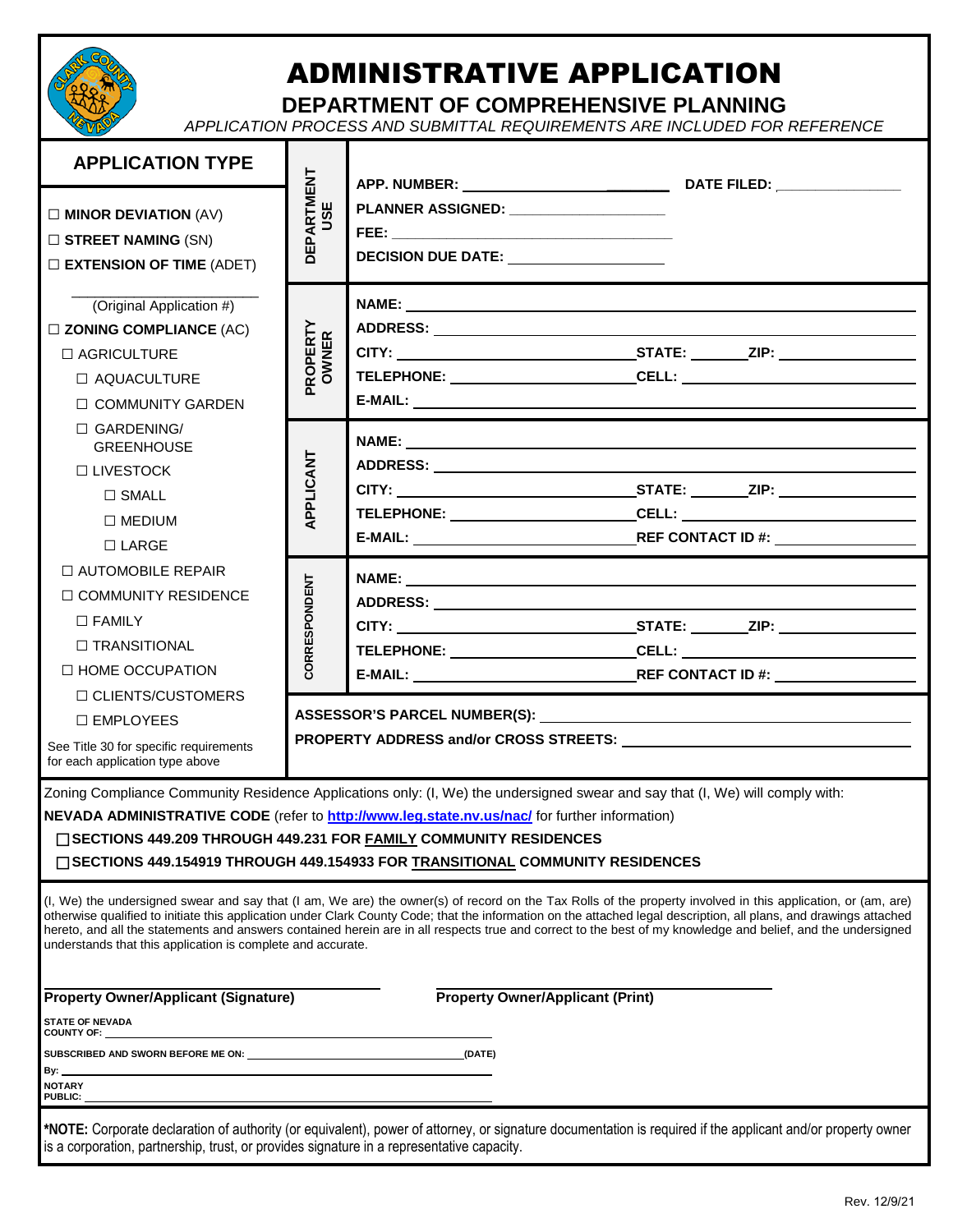## ADMINISTRATIVE APPLICATION PROCESS

*A SUMMARY GUIDE THROUGH THE APPLICATION PROCESS* 

- $\triangleright$  Determine the appropriate application you need to submit. For assistance with determining the appropriate application, call (702) 455-4314 (Option 2, Option 1) or email zoning@clarkcountynv.gov.
- $\triangleright$  Review the applicable application form and corresponding submittal requirements, then compile all required application materials in PDF format (regardless of format specified in the submittal requirements). Note: each submittal requirement must be saved as its own PDF file.
- Go to the County's Citizen Access Portal (ACA) to create an *Application Pre-review* online and upload all required submittal documents. Note: Each submittal requirement requires a Document Category and only 1 PDF file per Document Category will be accepted.
- At the time the Application Pre-review is uploaded, the record will be placed in the queue for assignment. The application documents will be given a cursory review and, if generally complete, will be distributed in accordance with availability of staff and on a first-come,first-serve basis. The Application Pre-review may take up to 2 working days to be assigned and distributed to a Planner and Public Works(collectively referred to as "staff").
- $\triangleright$  Once assigned, staff will review the documents for completeness and accuracy. If revisions are required, you must upload all revised documents to your existing record, delete all old/replaced documents, and communicate directly with staff when all uploads are complete and ready for review. Average time to review each submittal is 5 working days. Actual review time depends on the accuracy and completeness of application materials, complexity of the project and/or project plans, and workload volumes.
- $\triangleright$  When the application materials are deemed complete, accurate and ready for submittal, staff will create your application in Accela and apply any required application fees. The application Correspondent and Interested Party (if provided in ACA) will receive notice that application fees are ready to be paid. Note: If changes are made to documents after Application Pre-review is deemed complete, accurate, and ready for submittal, a new Application Pre-review will be required.
- Once fees are paid, the application will be considered "Submitted".
- $\triangleright$  Project revisions after submittal may result in delays and/or extra expense.
- After an application is submitted, the processing time is 10 working days for Minor Deviations, Extensions of Time, and Zoning Compliance applications, and the processing time for Street Naming applications is 5 working days.
- A Notice of Administrative Decision (NOAD) will be sent to the application Correspondent indicating the Zoning Administrator's decision on the application, and all conditions of approval, if applicable. Method of delivery will be email if an email address listed on the application, or by mail to the address listed on the application if no email address is provided.
- All conditions must be met prior to the issuance of a building permit, business license, and/or certificate of completion/occupancy, as applicable.
- $\triangleright$  Time limits to complete, commence, or review are the applicant's responsibility. There will be no notification from the Department for expiration or review dates.